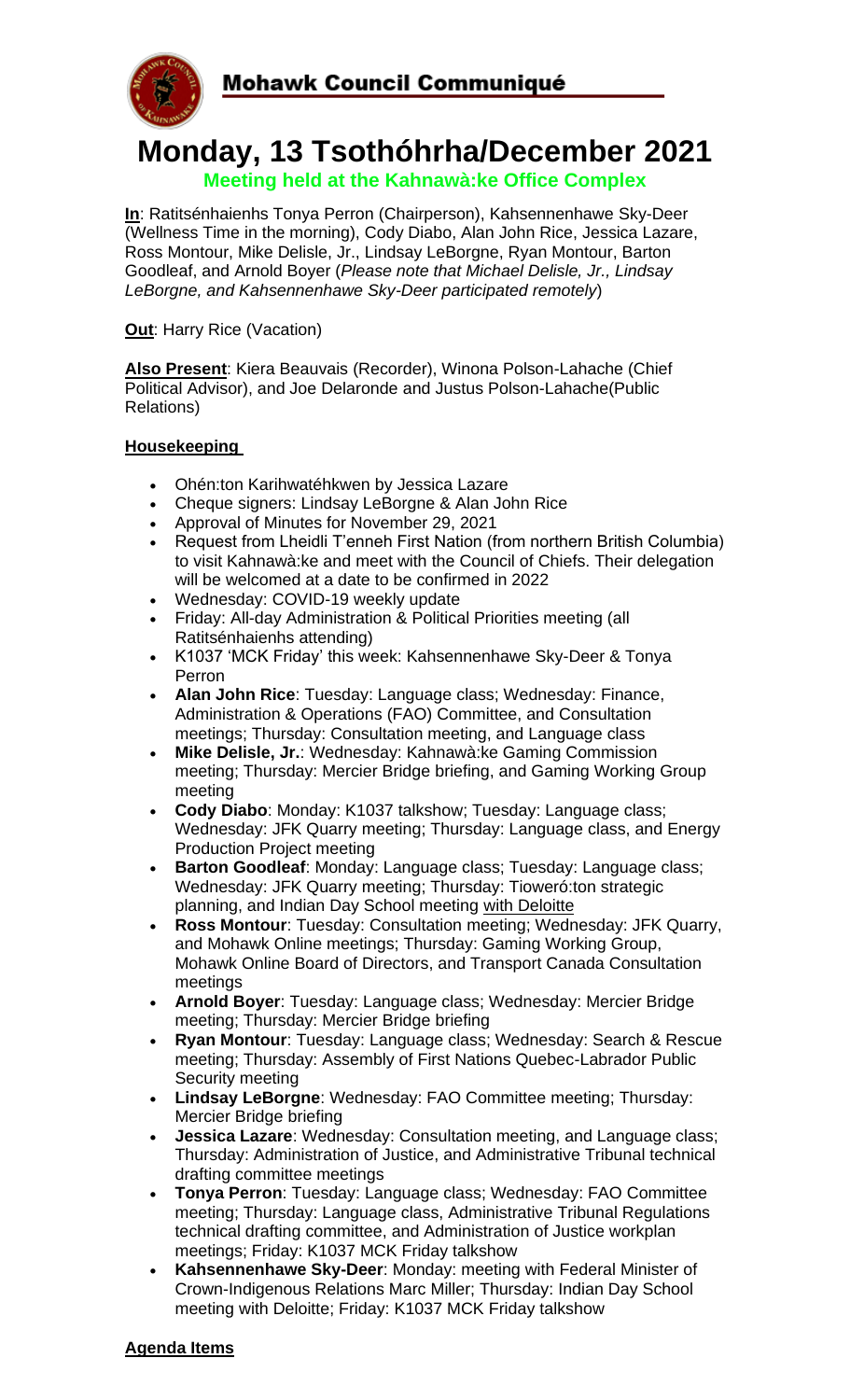

#### **Mohawk Council Executive Directive: Lease Renewal, Department of Fisheries & Oceans Canada**

*Presence of Jean Pommainville (MCK Legal Services), Martin Stacey, and Jean Guimond. Portfolio Chief: Cody Diabo.* Request to renew a five-year lease with the Department of Fisheries & Oceans Canada for a small piece of common land at Johnson Point (Lot 64, Block 8) for the purposes of housing a tower/buoy for the provision of safe navigation. Further, Ratsénhaienhs Cody Diabo is authorized to sign the lease agreement on behalf of the MCK. **Passed by Consensus**

### **Mohawk Council Executive Directive: Renewal of State of Recovery**

*Presence of Lloyd Phillips. Lead Portfolio Chief: Ryan Montour.* Due to the ongoing COVID-19 pandemic, request for approval of Renewal of State of Recovery for an additional period of thirty (30) days from December 19, 2021 to January 18, 2022 (*see Press Release date December 13th for details*). **Passed by Consensus**

### **Request for Decision: Delson Old Mill Site**

*Presence of Francis Walsh & Stacey Douglas (MCK Legal Services), and Rose-Ann Morris.. Portfolio Chiefs: Michael Delisle, Jr. & Ross Montour.* Request for decision to proceed with action plan to address the issue of the property in Delson (known as the Old Mill Site). At this time, this matter is considered confidential until the plan is further discussed/developed. **Approved by Consensus**

#### **Mohawk Council Executive Directive: Indigenous Community Business Fund**

*Presence of Neil McComber, Ron Abraira, Tammy Delaronde & Angie Marquis (Tewatohnhi'saktha). Portfolio Chiefs: Michael Delisle, Jr., Cody Diabo, Barton Goodleaf, and Ross Montour.* Request to approve the transfer of \$1.2 million from the Indigenous Community Business Fund to Tewatohnhi'saktha to fund economic recovery programming. **Passed by Consensus** (*Please note: Kahsennenhawe Sky-Deer joined the meeting in time for this item*)

### **Additional Mohawk Council Executive Directives**

• Five (5) Land Allotments, **Passed by Consensus**

## **Council Updates**

- Alan John Rice updated on Mercier Bridge Consultation/Transportation meeting; human resource staffing developments
- Rt-132 Urban Boulevard project discussion
- Michael Delisle, Jr. updated on a Montreal media panel discussion on Reconciliation; Gaming Working Group discussions/meetings; Hydro-Québec/Hertel communications planning; External Government Relations portfolio meetings (with input from Ross Montour)
- Cody Diabo updated on Asbestos Working Group activities & Asbestos Civil Investigation press conference; potential Housing partnership opportunities; JFK Quarry prep meeting; and research into an investment property in Montreal
- Barton Goodleaf updated on Kanehsatà:ke/Kahnawà:ke relationship re: Tioweró:ton
- Ross Montour updated on relations with Assembly of First Nations and the Assembly of First Nations Quebec-Labrador; labor issues with Quebec; potential Kahnawà:ke environmental legislation; Gaming matters (including meeting with Senator McCallum re: Bill C-218)
- Client/Attorney Privileged discussion, with Mary Lee Armstrong (Director, MCK Legal Services) present
- Arnold Boyer updated on meetings with Jacques Cartier-Champlain Bridges Inc.re: Mercier Bridge works, and meeting with Department of Indigenous Services Canada/Infrastructure Canada